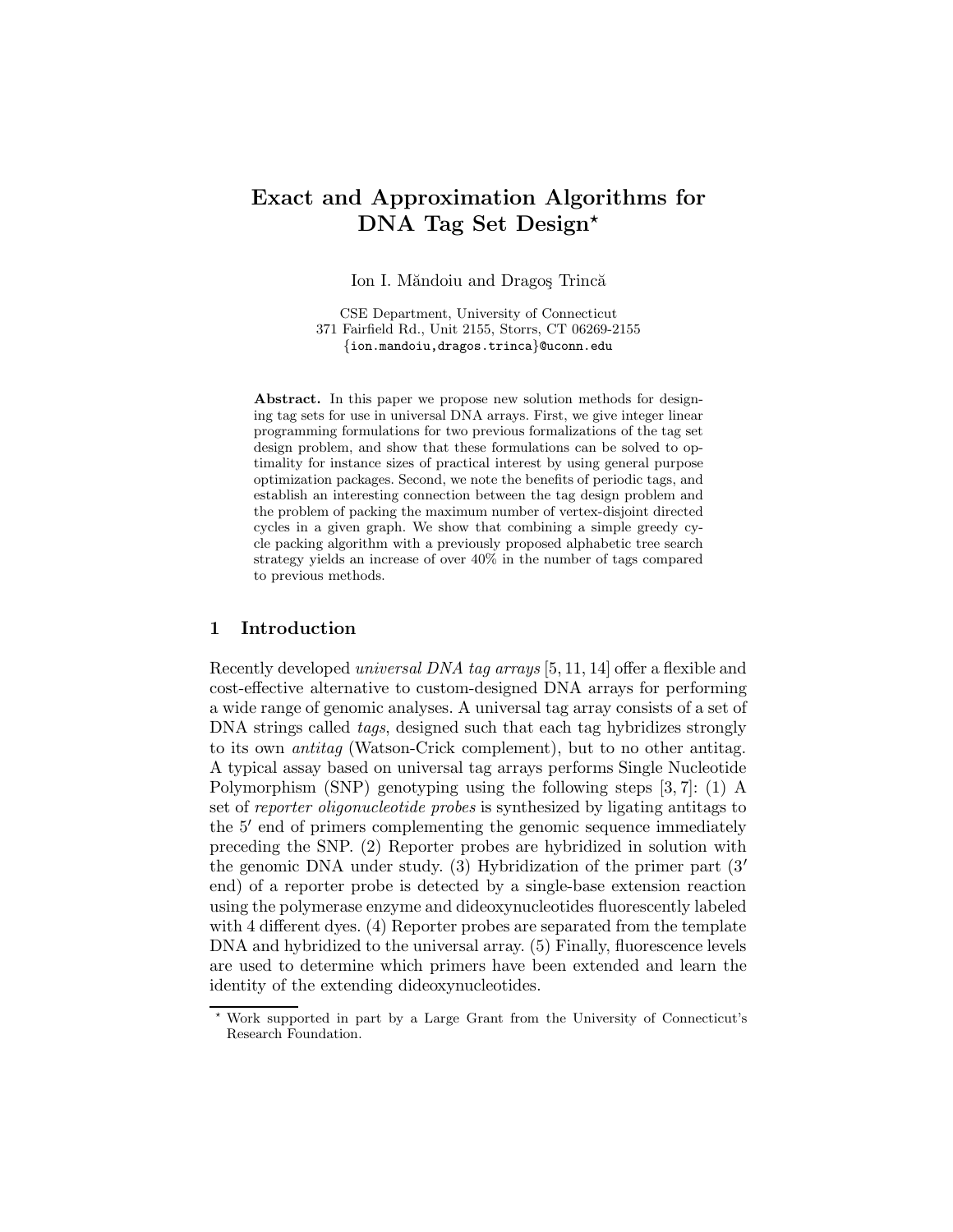Tag set design involves balancing two conflicting requirements: on one hand we would like a large number of tags to allow assaying a large number of biochemical reactions, on the other hand we would like the tags to work well for a wide range of assay types and experimental conditions.

Ben Dor et al. [2] have previously formalized the problem by imposing constraints on antitag-to-tag hybridization specificity under a hybridization model based on the classical 2-4 rule, and have proposed near-optimal heuristics. In Section 3 we give an integer linear programming (ILP) formulation for this problem and its variant in which tags are required to have equal length [12]. Empirical results in Section 5 show that these ILP formulations have extremely small integrality gap, and can be solved to optimality for instance sizes of practical interest by using general purpose optimization packages.

Previous works on tag set design [2, 12] require for substrings that may form a nucleation complex and initiate cross hybridization not to be repeated within any selected tag. This constraint simplifies analysis, but is not required for ensuring correct tag functionality – what is required is for such substrings not to appear simultaneously in two different tags. To our knowledge, no previous work has assessed the impact that adding this constraint has on tag set size. In this paper we propose two algorithms for designing tag sets while relaxing this constraint. The first one is a modification of the alphabetic tree search strategy in [11, 12], The second algorithm stems from the observation that periodic tags, particularly those with a short period, use the least amount of "resources" and lead to larger tag sets, where the limited resources are in this case minimal substrings that can form nucleation complexes (for formal models see Section 2). In Section 4 we establish an interesting connection between the tag design problem and the problem of packing the maximum number of vertex-disjoint directed cycles in a given graph, and propose a simple greedy algorithm for the latter one. Results in Section 5 show that combining the greedy cycle packing algorithm with alphabetic tree search strategy yields an increase of over 40% in the number of tags compared to previous methods.

## 2 Problem Formulations and Previous Work

A main objective of universal array designers is to maximize the number of tags, which directly determines the number of reactions that can multiplexed using a single array. At the same time, tag sets must satisfy a number of stability and non-interaction constraints [4]. The set of constraints depends on factors such as the array manufacturing technology and the intended application. In this section we formalize the most im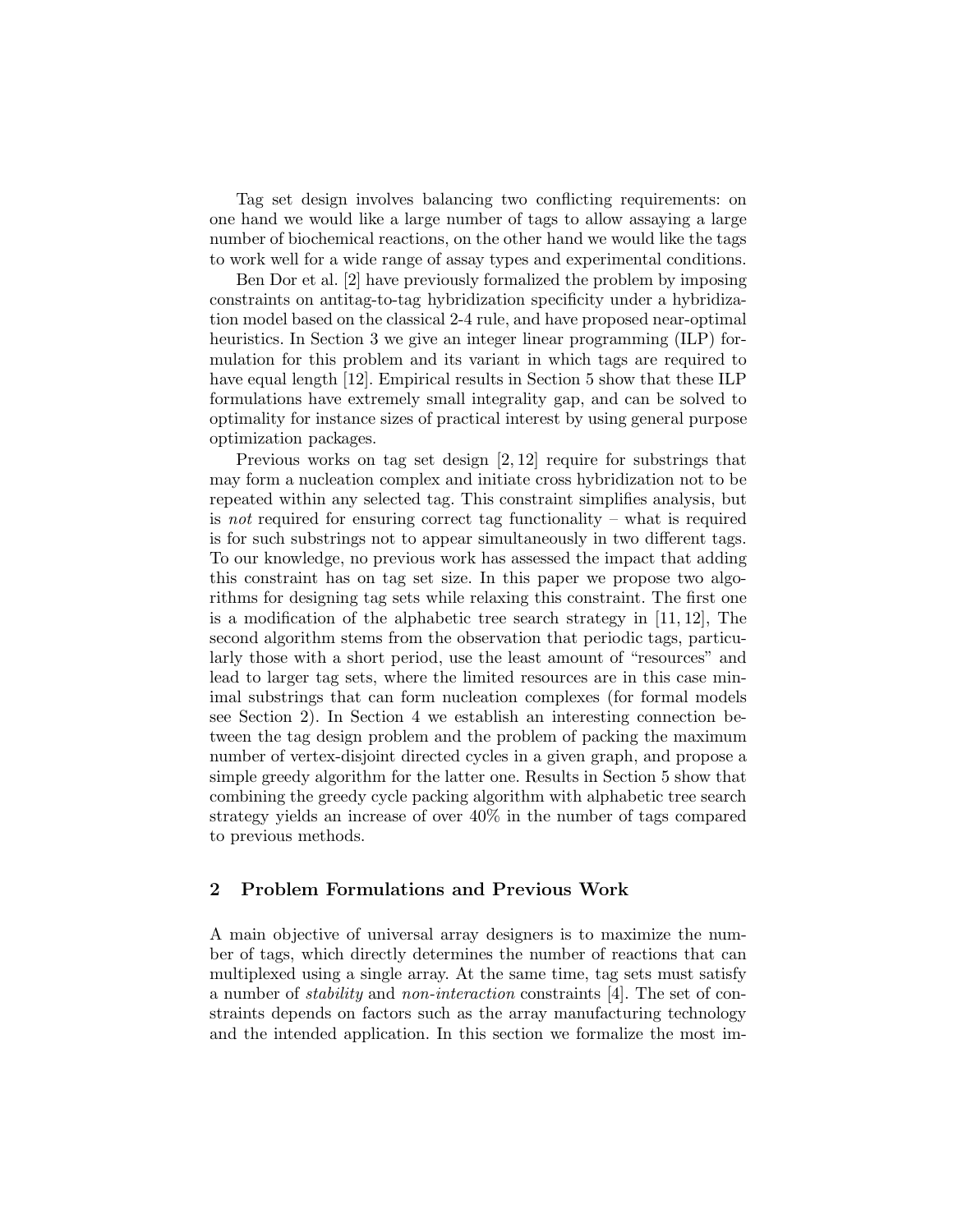portant stability and non-interaction constraints using the hybridization model in [2].

Hybridization model. Hybridization affinity between two oligonucleotides is commonly characterized using the melting temperature, defined as the temperature at which half of the duplexes are in hybridized state and the other half are in melted state. However, accurate melting temperature estimation is computationally expensive, e.g., estimating the melting temperature between two non-complementary oligonucleotides using the near-neighbor model of SantaLucia [16] is an NP-hard problem [8]. Ben-Dor et al. [2, 3] formalized a conservative hybridization model based on the observation that stable hybridization requires the formation of an initial nucleation complex between two perfectly complementary substrings of the two oligonucleotides. For nucleation complexes, hybridization affinity is modeled using the classical  $2-4$  rule [17], which estimates the melting temperature of the duplex formed by an oligonucleotide with its complement as the sum between the number of weak bases (i.e., A and T) and twice the number of *strong* bases (i.e., G and C).

The *weight*  $w(x)$  of a DNA string  $x = a_1 a_2 ... a_k$  is defined as  $w(x) =$  $\sum_{i=1}^{k} w(a_i)$ , where  $w(A) = w(T) = 1$  and  $w(C) = w(G) = 2$ . Throughout this paper we assume the following c-token hybridization model [2]: hybridization between two oligonucleotides takes place only if one oligo contains as substring the complement of a substring of weight c or more of the other, where c is a given constant. The *complement* of a string  $x =$  $a_1a_2 \ldots a_k$  over the DNA alphabet  $\{A, C, T, G\}$  is defined as  $\bar{x} = b_1b_2 \ldots b_k$ , where  $b_i$  is the Watson-Crick complement of  $a_{k-i+1}$ .

Hybridization stability. Current industry designs require a predetermined tag length l, e.g., GenFlex tag arrays manufactured by Affymetrix use  $l = 20$  [1]. The model proposed in [2] allows tags of unequal length and instead require a minimum tag weight of  $h$ , for a given constant  $h$ . In this paper we consider both types of stability constraints, and use the parameter  $\alpha \in \{l, h\}$  to denote the specific model used for hybridization stability.

Pairwise non-interaction constraints. A basic constraint in this category is for every antitag not to hybridize to non-complementary tags [2]. For a DNA string x and a set of tags  $\mathcal{T}$ , let  $N_{\mathcal{T}}(x)$  denote the number<br>of tags in  $\mathcal{T}$  that contain x as a substring. Heing the c token bybridize of tags in  $\mathcal T$  that contain  $x$  as a substring. Using the c-token hybridization model, the antitag-to-tag hybridization constraint is formalized as follows:

(C) For every feasible tag set T,  $N_T(x) \leq 1$  for every DNA string x of work c or more weight  $c$  or more.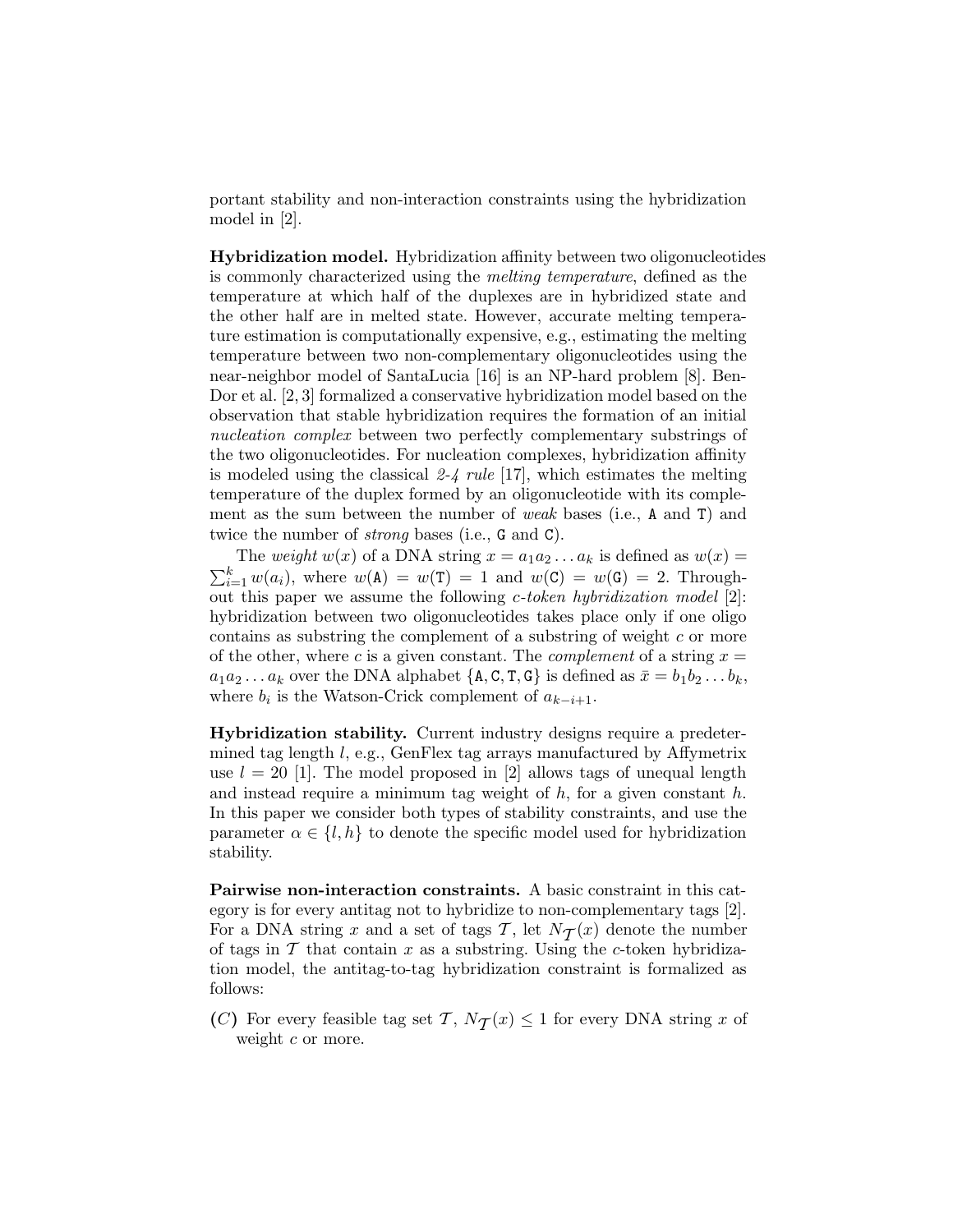In many assays based on universal tag arrays it is also required to prevent antitag-to-antitag hybridization, since the formation of such antitag-toantitag duplexes or antitag hair-pin structures prevents reporter probes from performing their function in the solution-based hybridization steps [4, 12]. The combined constraints on antitag hybridization are formalized as follows

 $(\bar{C})$  For every feasible tag set  $\mathcal{T}$ ,  $N_{\mathcal{T}}(x) + N_{\mathcal{T}}(\bar{x}) \leq 1$  for every DNA string  $x$  of weight  $c$  or more.

In the following we use the parameter  $\beta \in \{C, \bar{C}\}\$ to specify the type of pairwise hybridization constraints.

Substring occurrences within a tag. Previous works on DNA tag set design [2, 12] have imposed the following c-token uniqueness constraint in addition to constraints  $(C)$  and  $(\overline{C})$ : a DNA string of weight c or more can appear as a substring of a feasible tag at most once. This uniqueness constraint has been added purely for ease of analysis (e.g., it is the key property enabling the DeBruijn sequence based heuristics in [2]), and is not required for ensuring correct assay functionality. To our knowledge, no previous work has assessed the impact that adding this constraint has on tag set size. In the following we will use the parameter  $\gamma \in \{1, multiple\}$ to specify whether or not the c-token uniqueness constraint is enforced.

For every  $\alpha \in \{l, h\}, \beta \in \{C, \overline{C}\},\$  and  $\gamma \in \{1, multiple\},\$  the maximum tag set design problem with constraints  $\alpha, \beta, \gamma$ , denoted MTSDP( $\alpha|\beta|\gamma$ ), is the following: given constants c and  $l/h$ , find a tag set of maximum cardinality satisfying the constraints.

Previous work on tag set design. Ben-Dor et al. [2] formalized the ctoken model for oligonucleotide hybridization and studied the  $MTSDP(h|C|1)$ problem. They established a constructive upperbound on the optimal number of tags for this formulation, and gave a nearly optimal tag selection algorithm based on DeBruijn sequences. Similar upper bounds are established for the MTSDP( $l|C|1$ ) and MTSDP( $\ast|C|1$ ) problems in [12], which also extends a simple alphabetic tree search strategy originally proposed in [11] to handle all considered problem variants.

For a comprehensive survey of hybridization models, results on the associated formulations for the tag set design problem, and further motivating applications in the area of DNA computing, we direct the reader to [4].

## 3 Integer Linear Programming Formulations for  $MTSDP(*|C|1)$

Before stating our integer linear program formulation, we introduce some additional notations.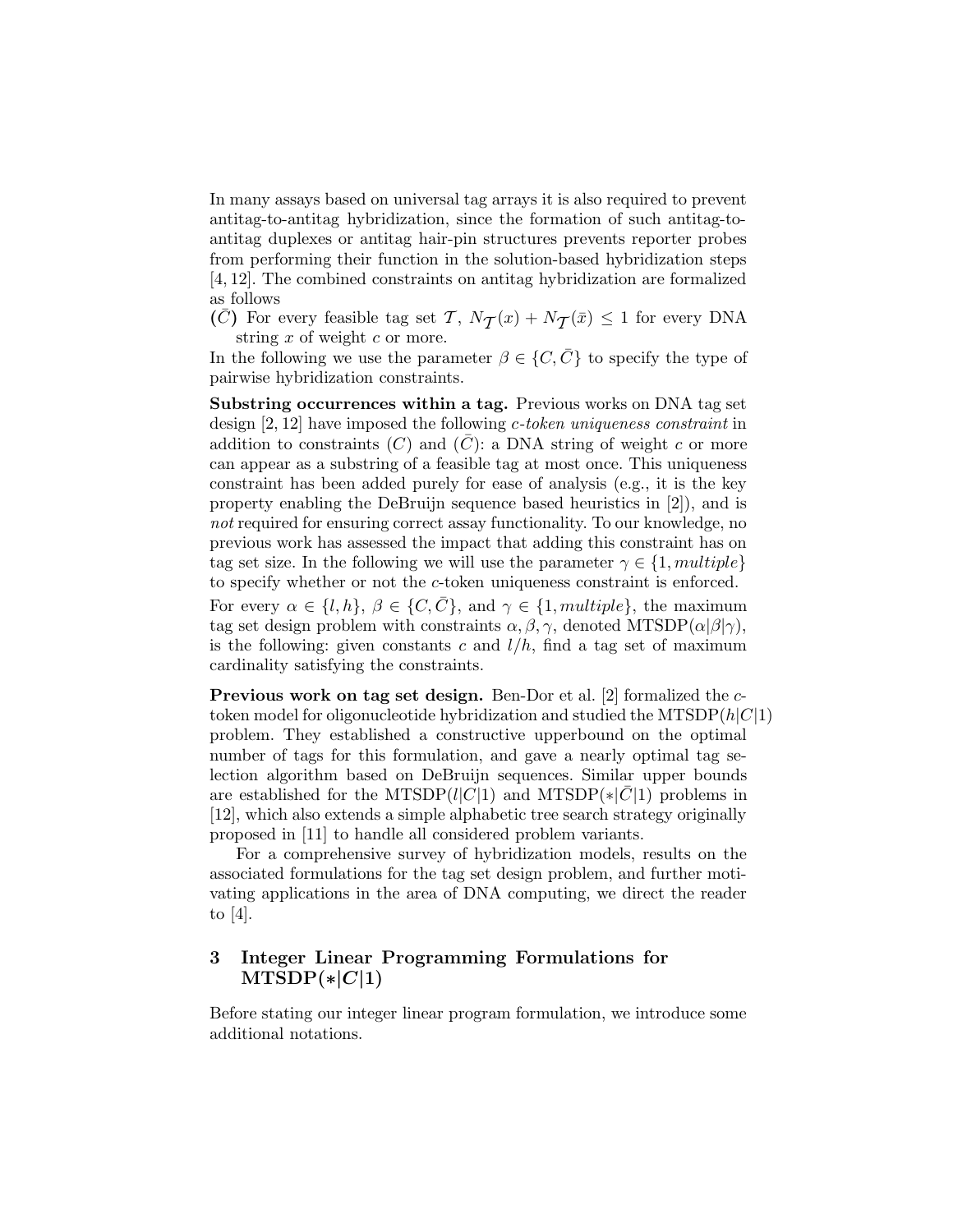Following [2], a DNA string x of weight c or more is called a  $c\text{-}token$ if all its proper suffixes have weight strictly less than c. Clearly, it suffices to enforce constraint  $(C)$  for all c-tokens x. Let N denote the number of c-tokens, and  $\mathcal{C} = \{c_1, \ldots, c_N\}$  denote the set of all c-tokens. The results in [2] imply that  $N = \Theta((1+\sqrt{3})^c)$ . Note that the weight of a *c*-token can be either c or  $c + 1$ , the latter case being possible only if the c-token starts with a strong base (G or C). We let  $C_0 \subseteq C$  denote the set of ctokens of weight  $c + 1$  that end with a weak base, i.e., c-tokens of the form  $S\lt c-2\llbracket \cdot \rrbracket$ , where W (S) denote a weak (strong) base, and  $\lt c-2\ll$ denotes an arbitrary string of weight  $c - 2$ . We also let  $C_2 \subseteq C$  denote the set of c-tokens of weight c that end with a strong base, i.e., c-tokens of the form  $\langle c - 2 \rangle$ S.

Clearly, there is at most one c-token ending at every letter of a tag. It is easy to see that each c-token  $x \in C_0$  contains a proper prefix which is itself a c-token, and therefore x cannot be the first c-token of a tag, i.e., cannot be the c-token with the leftmost ending. All other c-tokens can appear as first c-tokens. When a c-token in  $C \setminus (C_0 \cup C_2)$  is the first in a tag, then it must be a prefix of the tag. On the other hand, tokens in  $\mathcal{C}_2$ can be the first both in tags that they prefix and in tags in which they are preceded by a weak base not covered by any c-token.

The ILP formulation for MTSDP $(l|C|1)$  uses an auxiliary directed graph  $G = (V, E)$  with  $V = \{s, t\} \cup \bigcup_{1 \leq i \leq N} V_i$ , where  $V_i = \{v_i^k \mid |c_i| \leq$  $k \leq l$ . G has a directed arc from  $v_i^k$  to  $v_j^{k+1}$  for every triple  $i, j, k$  such that  $|c_i| \leq k \leq l-1$  and  $c_j$  is obtained from  $c_i$  by appending a single nucleotide and removing the maximal prefix that still leaves a valid ctoken. Finally, G has an arc from s to every  $v \in V_{first}$ , where  $V_{first}$  $\{v_i^{|c_i|}$  $|c_i| \mid c_i \in \mathcal{C} \setminus \mathcal{C}_0$   $\cup$   $\{v_i^{|c_i|+1}\}$  $|c_i|^{t+1}$  |  $c_i \in C_2$ , and an arc from  $v_i^l$  to t for every  $1 \leq i \leq N$ .

We claim that, for  $c \leq l$ , MTSDP(l|C|1) can be reformulated as the problem of finding the maximum number of  $s-t$  paths in  $G$  that collectively visit at most one vertex  $v_i^k$  for every i. Indeed, let P be an s-t path and  $v_i^k$  be the vertex following s in P. If  $k = |c_i|$ , we associate to P the tag obtained by concatenating  $c_i$  with the last letters of the c-tokens corresponding to the subsequently visited vertices, until reaching  $t$ . Otherwise, if  $k = |c_i| + 1$  (which implies that  $c_i \in C_2$ ) we associate to P the two tags obtained by concatenating either  $A$  or  $T$  with  $c_i$  and the last letters of subsequently visited c-tokens. The claim follows by observing that at most one of the tags associated with each path can be used in a feasible solution.

Our ILP formulation can be viewed as a generalized version of the integer maximum flow problem in which unit capacity constraints are imposed on sets of vertices of G instead of individual vertices. The for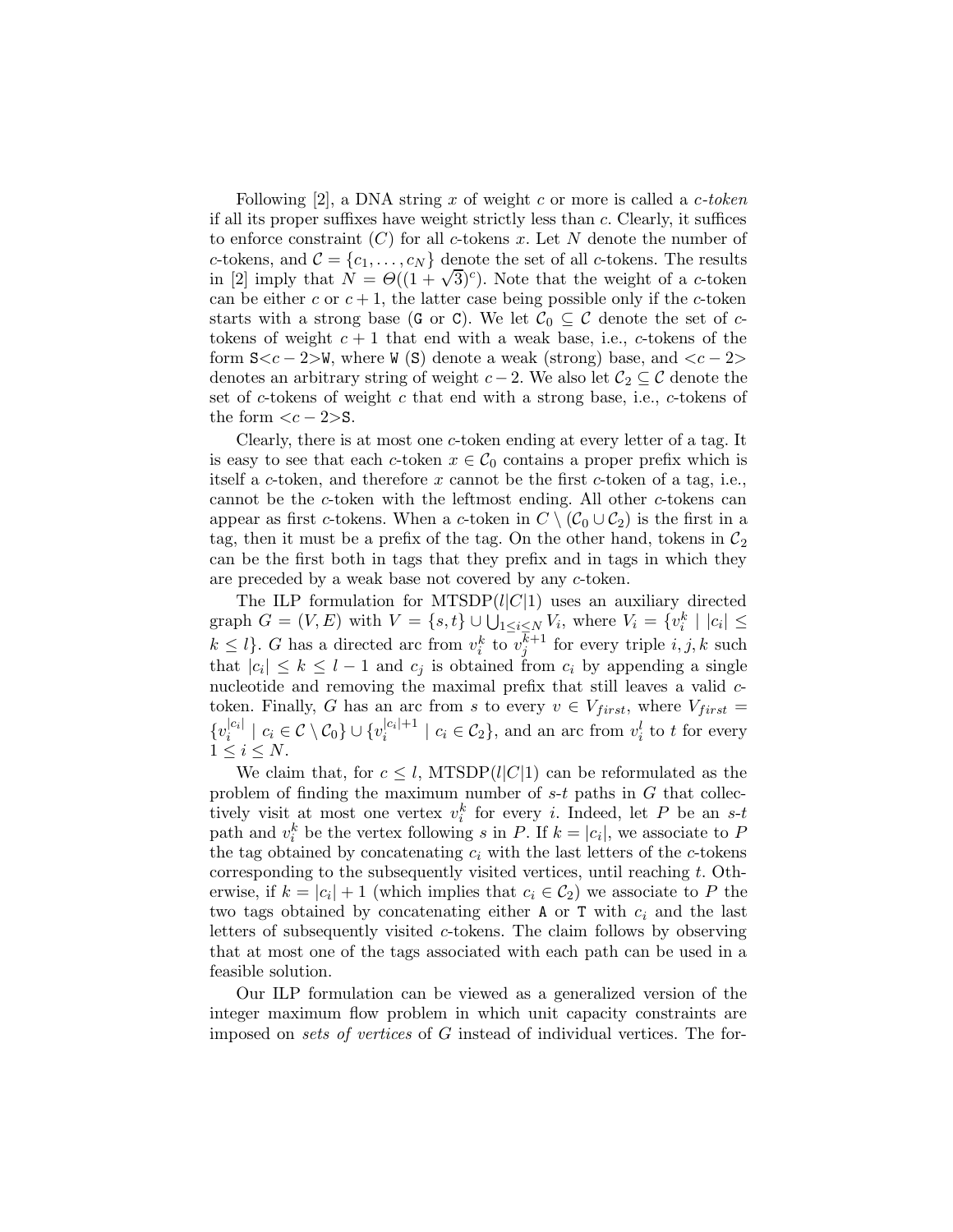mulation uses 0/1 variables  $x_v$  and  $y_e$  for every every vertex  $v \in V \setminus \{s,t\},$ respectively arc  $e \in E$ . These variables are set to 1 if the corresponding vertex or arc is visited by an  $s-t$  path corresponding to a selected tag. Let  $in(v)$  and  $out(v)$  denote the set of arcs entering, respectively leaving vertex  $v$ . The integer program can then be written as follows:

$$
\text{maximize } \sum_{v \in V_{first}} x_v \tag{1}
$$

subject to

$$
x_v = \sum_{e \in in(v)} y_e = \sum_{e \in out(v)} y_e, \quad v \in V \setminus \{s, t\}
$$
 (2)

$$
\sum_{v \in V_i} x_v \le 1, \qquad \qquad 1 \le i \le N \tag{3}
$$

$$
x_v, y_e \in \{0, 1\}, \qquad v \in V \setminus \{s, t\}, e \in E \qquad (4)
$$

Constraints (2) ensure that variables  $y_e$  set to 1 correspond to a set of s-t paths, and that a variable  $x_v$  is set to 1 if and only if one of these paths passes through  $v<sup>1</sup>$  Antitag-to-tag hybridization constraints  $(C)$  and c-token uniqueness are enforced by  $(3)$ . Finally, the objective  $(1)$  corresponds to maximizing the number of selected tags, since the shortest prefix of a tag that is a c-token must belong to  $\mathcal{C} \setminus \mathcal{C}_0$ .

For a token  $c_i = c_j X \in \mathcal{C}_0$ , where  $X \in \{A, T\}$ , let  $\hat{c}_i = c_j \bar{a}$ . Since both  $c_i$  and  $\hat{c}_i$  contain  $c_j$  as a prefix, and  $c_j$  can appear at most once in a feasible tag set  $\mathcal{T}$ , it follows that at most one of them can appear in  $\mathcal{T}$ . Therefore, the following valid inequality can be added to the the ILP formulation  $(1)$ – $(4)$  to improve its integrality gap (i.e., the gap between the value of the optimum integer solution and that of the optimal fractional relaxation):

$$
\sum_{v \in V_i \cup V_j} x_v \le 1, \qquad c_i \in \mathcal{C}_0, \ c_j = \widehat{c}_i, \ i < j \tag{5}
$$

The formulation of  $MTSDP(l|C|1)$  has exactly the same objective and constraints for a slightly different graph G. Let us define the tail weight of a c-token C, denoted  $tail(C)$ , as the weight of C's last letter. Also, let  $h_i = h$  if  $c_i$  has a tail weight of 1 and  $h_i = h + 1$  if  $c_i$  has a tail weight of 2. We will require that every tag ending with token  $c_i$  has total weight of at most  $h_i$ ; it is easy to see that this constraint is not affecting the size of the optimum tag set. We now define the graph  $G = (V, E)$ with  $V = \{s, t\} \cup \bigcup_{1 \le i \le N} V_i$ , where  $V_i = \{v_i^k \mid w(c_i) \le k \le h_i\}$ .  $G$ 

Variables  $x_v$  can be eliminated by replacing them with the corresponding sums of  $x_e$ 's; we use them here merely for improving readability. ILP sizes reported in Section 5 refer to the equivalent reduced formulations obtained by eliminating these variables.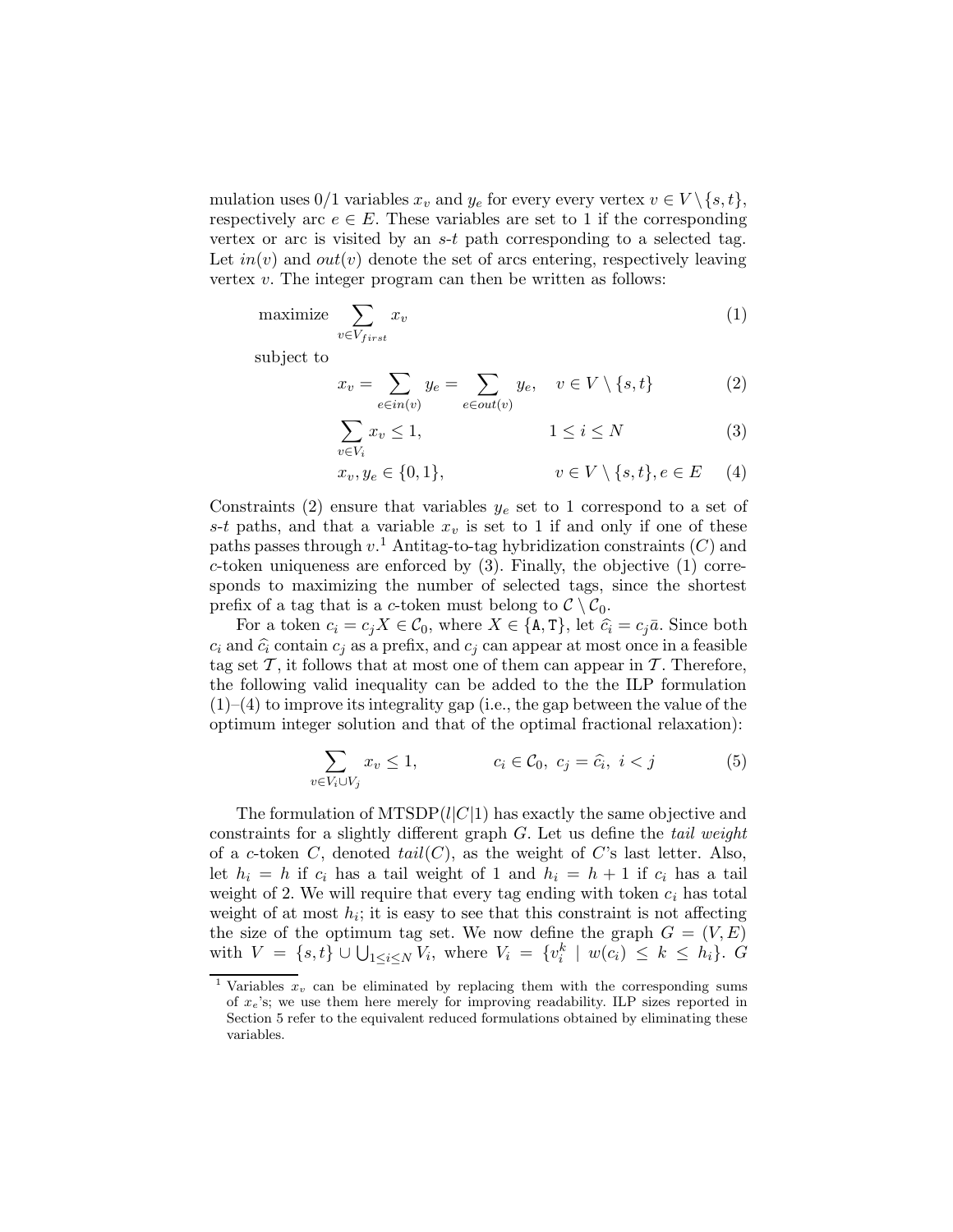contains a directed arc from  $v_i^k$  to  $v_j^{k+tail(i)}$  $j_j^{k+tan(i)}$  for every triple  $i, j, k$  such that  $|c_i| \leq k \leq h_i - tail(c_i)$  and  $c_j$  is obtained from  $c_i$  by appending a single nucleotide and removing the maximal prefix that still leaves a valid c-token. Finally, G contains arcs from s to every  $v \in V_{first}$ , where  $V_{first}$ is now equal to  $\{v_i^{w(c_i)}\}$  $\mathcal{C}_i^{w(c_i)} \mid c_i \in \mathcal{C} \setminus \mathcal{C}_0 \} \cup \{v_i^{w(c_i)+1}\}$  $\left\{ \begin{array}{c} w(c_i) + 1 \\ i \end{array} \right\}$   $c_i \in \mathcal{C}_2$ , plus arcs from every  $v_i^k$  to t for every  $1 \le i \le N$  and  $h_i - tail(c_i) < k \le h_i$ .

## 4 Algorithms for MTSDP $(*)$  \*  $|multiple\rangle$

In the following we describe two algorithms for MTSDP( $l|C|multiple$ ); both algorithms can be easily adjusted to handle the other MTSDP $(*)$ |multiple) variants. The first algorithm (see [13] for a detailed pseudocode) is similar to the alphabetic tree search algorithms proposed for  $MTSDP(l|C|1)$  in [12]. The algorithm performs an alphabetical traversal of a 4-ary tree representing all  $4^l$  possible tags, skipping over subtrees rooted at internal vertices that correspond to tag prefixes including unavailable c-tokens. The difference from the MTSDP $(l|C|1)$  algorithm in [12] lies in the strategy used to mark c-tokens as unavailable. While the algorithm in [12] marks a c-token  $C$  as unavailable as soon as it incorporates it in the current tag prefix (changing  $C$ 's status back to "available" when forced to backtrack past  $C$ 's tail), our algorithm marks a c-token as unavailable only when a complete tag is found.

Note that the alphabetic tree search algorithm produces a maximal feasible set of tags T, i.e., there is no tag t such that  $\mathcal{T} \cup \{t\}$  remains feasible for  $MTSDP(l|C|multiple)$ . Hence, every tag of an optimal solution must share at least one c-token with tags in  $\mathcal T$ . Since every tag of T has at most  $l - c/2 + 1$  c-tokens, it follows that the alphabetic tree algorithm (and indeed, every algorithm that produces a maximal feasible set of tags) has an approximation factor of  $l - c/2 + 1$ .

We call a tag t periodic if t is the length  $l$  prefix of an infinite string  $x^{\infty}$ , where x is a DNA string with  $|x| < |t|$ . (Note that a periodic tag t is not necessarily the concatenation of an integer number of copies of its period x as in the standard definition of string periodicity  $[10]$ .)

The following lemma shows that tag set design algorithms can restrict the search to two simple classes of tags.

**Lemma 1.** For every c and l, there exists an optimal tag set  $T$  in which every tag has the uniqueness property or is periodic.<sup>2</sup>

*Proof.* Let  $\mathcal T$  be an optimal tag set. Assume that  $\mathcal T$  contains a tag t that does not have the uniqueness property, and let  $c_{i_1}, \ldots, c_{i_k}$  be the

<sup>2</sup> Note that the two classes of tags are not disjoint, since there exist periodic tags that have the uniqueness property.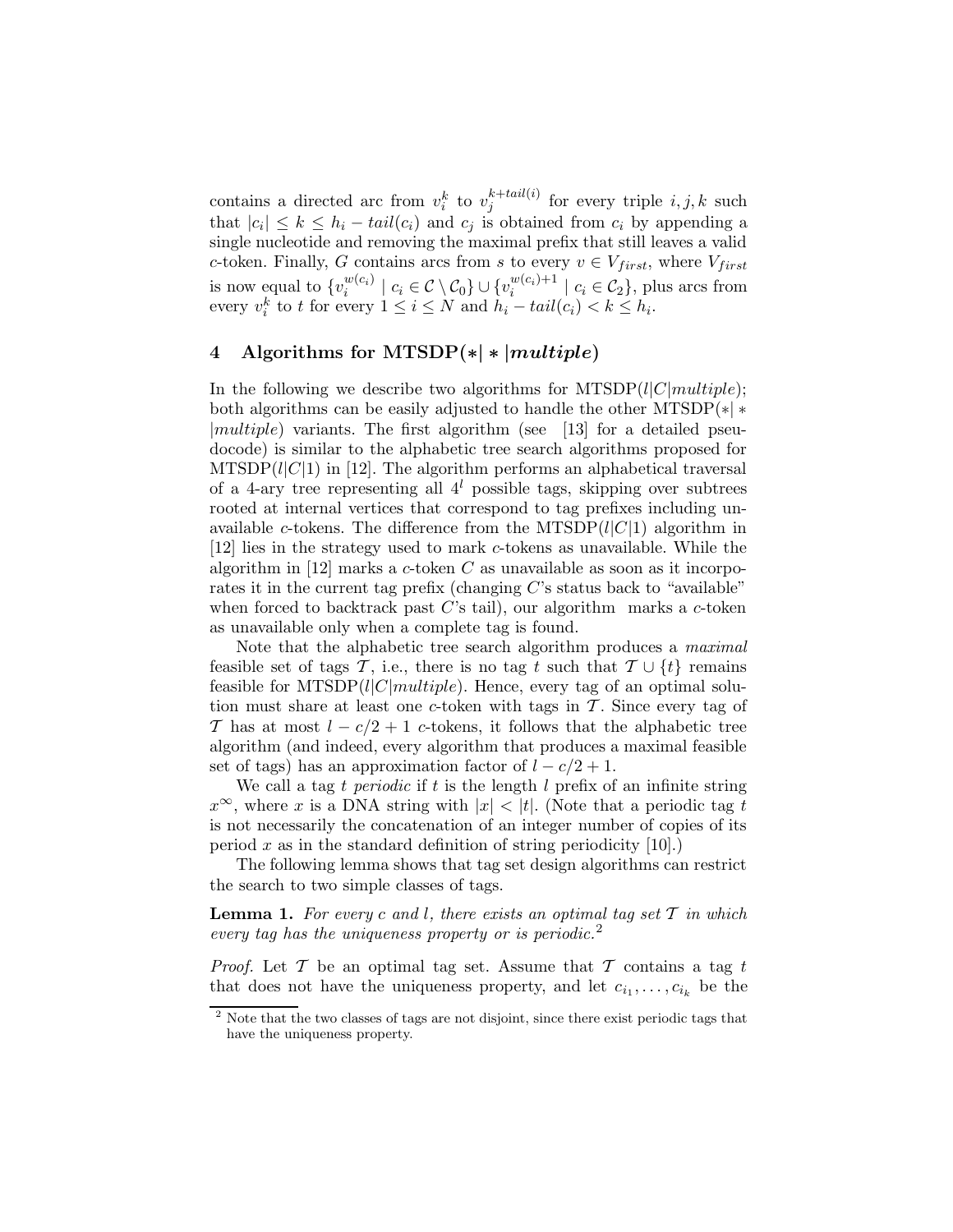sequence of c-tokens occurring in  $t$ , in left to right order. Since  $t$  does not have the uniqueness property, there exist indices  $1 \leq j \leq i_k$  such that  $c_{i_j} = c_{i_{j'}}$ . Let t' be the tag formed by taking the first l letters of the infinite string with c-token sequence  $(c_{i_j}, \ldots, c_{i_{j'-1}})^{\infty}$ ; note that t' is a periodic tag. Since c-tokens  $c_{i_j}, \ldots, c_{i_{j'-1}}$  do not appear in the tags of  $\mathcal{T} \setminus \{t\}$ , it follows that  $(\mathcal{T} \setminus \{t\}) \cup \{t'\}$  is also optimal. Repeated application of this operation yields the lemma.  $\Box$ 

Note that a periodic tag whose shortest period has length  $p$  contains as substrings exactly  $p$  c-tokens, while tags with the uniqueness property contain between  $l - c + 1$  and  $l - c/2 + 1$  c-tokens. Therefore, of the two classes of tags in Lemma 1, periodic tags (particularly those with short periods) make better use of the limited number of available c-tokens.

Each periodic tag corresponds to a directed cycle in the graph  $H_c$ which has  $\mathcal C$  as its vertex set, and in which a token  $c_i$  is connected by an arc to token  $c_i$  iff  $c_i$  and  $c_j$  can appear consecutively in a tag, i.e., iff  $c_j$  is obtained from  $c_i$  by appending a single nucleotide and removing the maximal prefix that still leaves a valid c-token. Clearly, a vertex-disjoint packing of n cycles in  $H_c$  yields a feasible solution for MTSDP(l|C|multiple) consisting of  $n$  tags, since we can extract at least one tag of length  $l$  from each cycle, and tags extracted from different cycles do not have common c-tokens. This motivates the following:

Maximum Vertex-Disjoint Directed Cycle Packing Problem: Given a directed graph G, find a maximum number of vertex-disjoint directed cycles in G.

The next theorem shows that MAXIMUM VERTEX-DISJOINT DIRECTED Cycle Packing in arbitrary graphs is unlikely to admit a polynomial approximation scheme.

Theorem 1. MAXIMUM VERTEX-DISJOINT DIRECTED CYCLE PACKing is APX-hard even for regular directed graphs with in-degree and outdegree of 2.

The proof of Theorem 1, which uses a reduction from the MAX-2-SAT-3 problem similar to the one in [6], can be found in [13]. A stronger inapproximability results was recently established for arbitrary graphs by Salavatipour and Verstraete [15], who proved that there is no  $O(\log^{1-\epsilon} n)$ -approximation for MAXIMUM VERTEX-DISJOINT DIRECTED CYCLE PACKING unless  $NP \subseteq DTIME(2^{polylog n})$ . On the positive side, Salavatipour and Verstraete showed that MAXIMUM VERTEX-DISJOINT DIRECTED CYCLE PACKING can be approximated within a factor of  $O(\sqrt{n})$  via linear programming techniques, matching the best approximation factor known for the edge-disjoint version of the problem [9].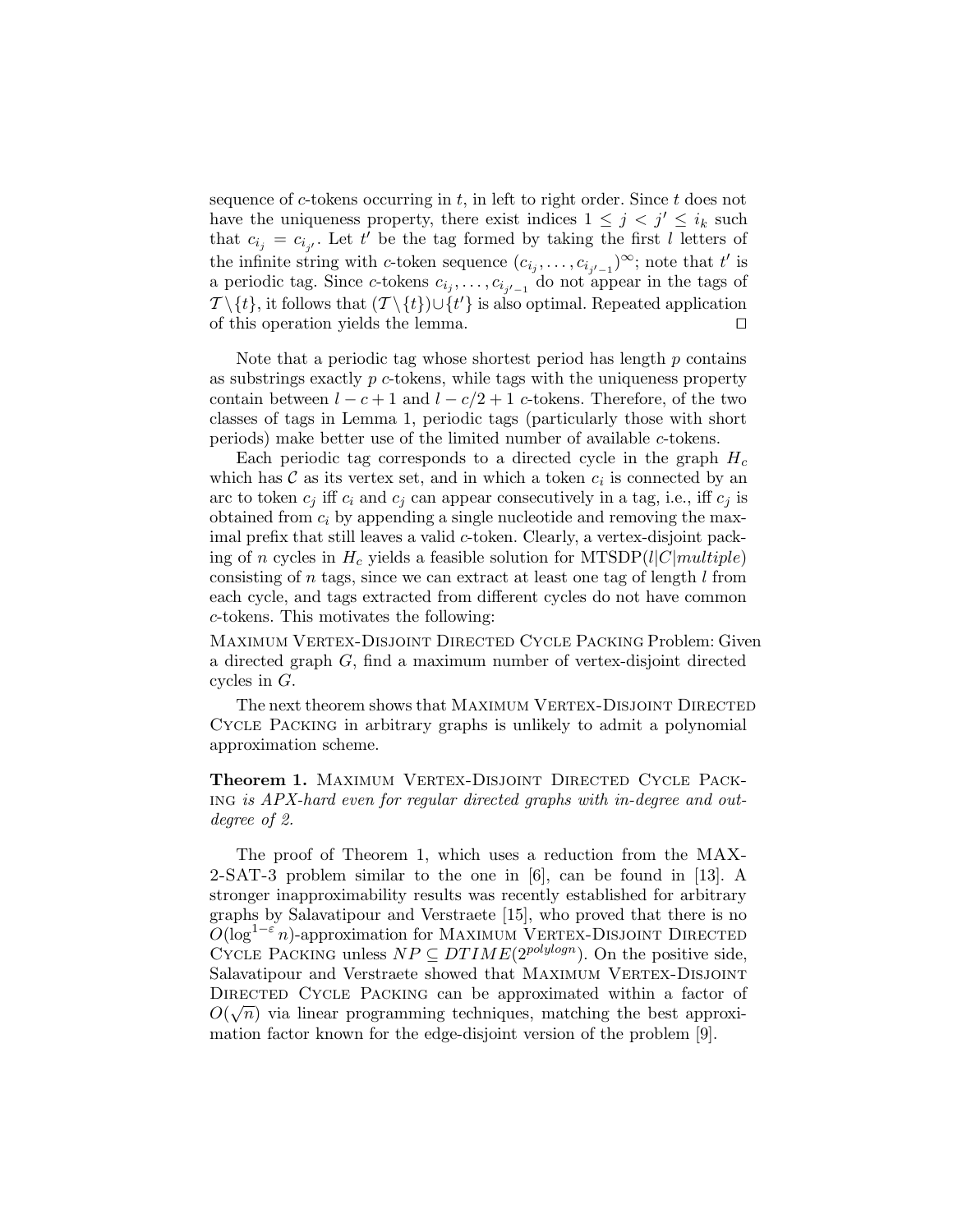Table 1. ILP results for MTSDP $(l|C|1)$ , i.e., tag set design with specified tag length l, antitag-to-tag hybridization constraints, and a unique copy of each c-token allowed in a tag.

|    | с |     | #tags |        | Upper Bounds | TLP<br>statistics |                 |           |            |            |  |
|----|---|-----|-------|--------|--------------|-------------------|-----------------|-----------|------------|------------|--|
|    |   |     | ILP   | LΡ     | 12           | $\#\text{constr}$ | $\#\text{vars}$ | #non-zero | LP<br>time | time<br>ШP |  |
| 10 |   |     | 8     | 8.57   | 9            | 406               | 1878            | 6004      | 0.13       | 0.71       |  |
| 10 | 5 | 23  | 28    | 28.00  | 29           | 1008              | 4600            | 14596     | 2.27       | 5.85       |  |
| 10 | 6 | 67  | 85    | 85.60  | 96           | 2434              | 10940           | 34470     | 11.40      | 98.25      |  |
| 10 |   | 196 | 259   | 259.67 | 328          | 5808              | 25422           | 79274     | 86.70      | 586.67     |  |
| 10 | 8 | 655 | -     | 853.33 | 1194         | 13554             | 57138           | 175492    | 552.74     |            |  |
| 20 | 4 | 3   | 3     | 3.53   | 3            | 926               | 4638            | 15244     | 1.05       | 58.46      |  |
| 20 |   | 9   | 10    | 10.50  | 11           | 2448              | 12240           | 40076     | 13.72      | 381.33     |  |
| 20 | 6 | 26  | 29    | 29.87  | 32           | 6354              | 31860           | 104270    | 182.96     | 12448.61   |  |
| 20 |   | 75  | -     | 88.00  | 93           | 16528             | 82662           | 270194    | 2675.68    |            |  |
| 20 | 8 | 213 |       | 257.23 | 275          | 42834             | 213578          | 697292    | 134525.81  |            |  |

Table 2. ILP results for MTSDP $(h|C|1)$ , i.e., tag set design with specified minimum tag weight  $h$ , antitag-to-tag hybridization constraints, and a unique copy of each  $c$ token allowed in a tag.

| h  |   | #tags |                | Upper Bounds |                | LP/ILP statistics   |                 |                     |         |                  |  |
|----|---|-------|----------------|--------------|----------------|---------------------|-----------------|---------------------|---------|------------------|--|
|    |   |       | ILP            | LΡ           | 2              | $\#\mathrm{constr}$ | $\#\text{vars}$ | $\#\text{non-zero}$ |         | LP time ILP time |  |
| 15 |   | 6     | $\overline{7}$ | 7.00         | $\overline{7}$ | 610                 | 2966            | 9612                | 0.45    | 9.04             |  |
| 15 | 5 | 18    | 21             | 21.09        | 21             | 1550                | 7456            | 23998               | 5.66    | 117.62           |  |
| 15 | 6 | 47    | 63             | 63.20        | 63             | 3830                | 18322           | 58752               | 54.43   | 2665.39          |  |
| 15 |   | 149   | 192            | 192.00       | 192            | 9406                | 44416           | 141638              | 544.95  | 3644.85          |  |
| 15 | 8 | 460   | -              | 588.00       | 590            | 22766               | 105746          | 334904              | 7153.87 |                  |  |
| 28 | 4 | 3     | 3              | 3.30         | 3              | 1286                | 6554            | 21624               | 1.88    | 132.78           |  |
| 28 | 5 | 8     | 9              | 9.67         | 9              | 3422                | 17388           | 57122               | 34.66   | 1137.21          |  |
| 28 | 6 | 22    | 27             | 27.48        | 27             | 8926                | 45518           | 149492              | 392.42  | 18987.09         |  |
| 28 |   | 64    |                | 78.55        | 78             | 23342               | 118828          | 389834              | 7711.41 |                  |  |
| 28 | 8 | 175   |                |              | 224            | 60830               | 309118          | 1013244             |         |                  |  |

We use a simple greedy algorithm to solve MAXIMUM VERTEX-DISJOINT DIRECTED CYCLE PACKING for the graph  $H_c$ : we enumerate possible tag periods in pseudo-lexicographic order, and check for each period if all c-tokens are available for the resulting tag. We refer to this algorithm as the greedy cycle packing algorithm, since it is equivalent to packing cycles greedily in order of length.

### 5 Experimental results

Tables 1 and 2 give ILP statistics (number of constraints, number of variables, and number of non-zero coefficients), LP and ILP runtime, and LP and ILP solution values for MTSDP( $l|C|1$ ) and MTSDP( $h|C|1$ ). We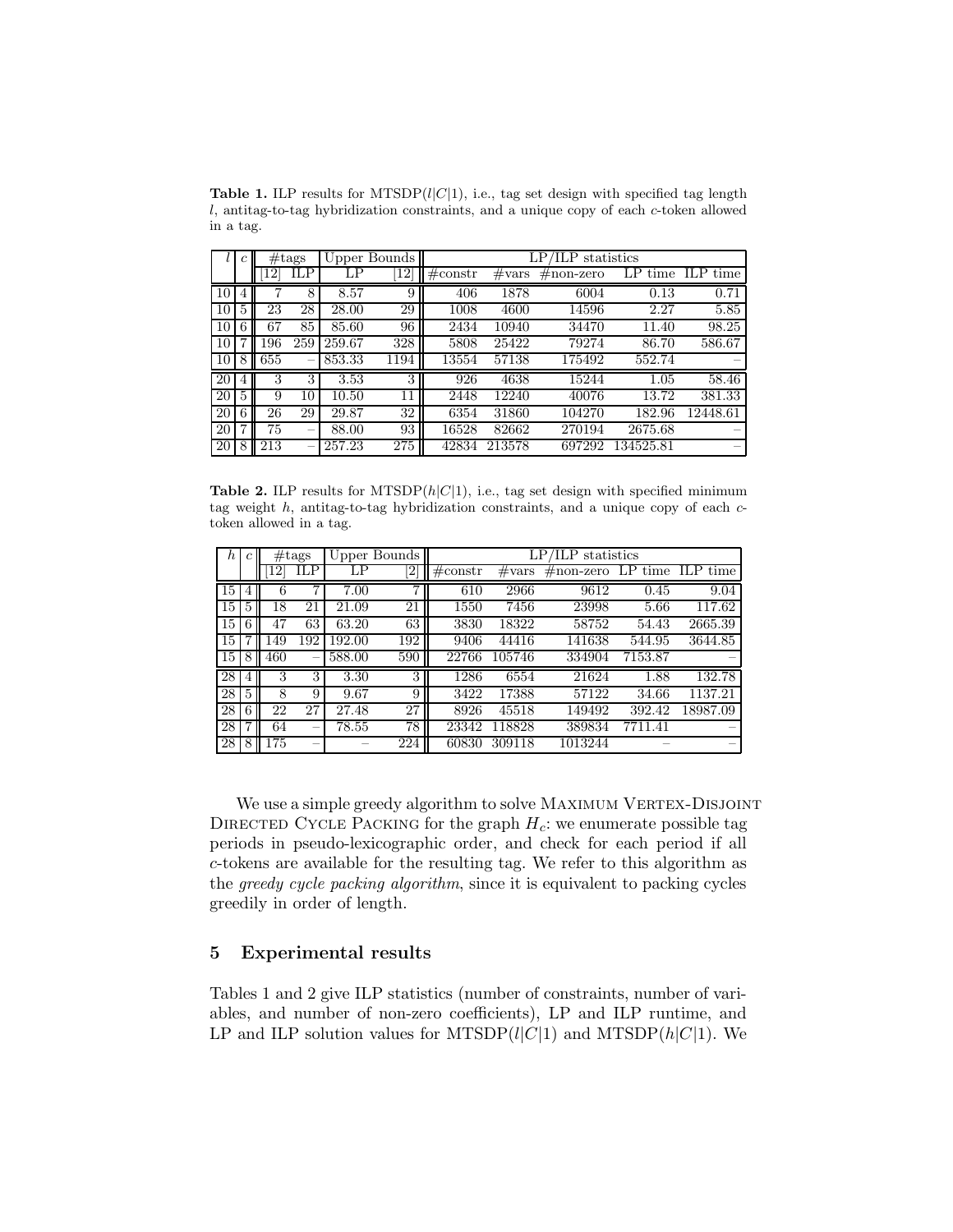|             | $\mathfrak{c}$ |                     | One $c$ -token copy | Multiple c-token copies |          |                                 |             |             |  |
|-------------|----------------|---------------------|---------------------|-------------------------|----------|---------------------------------|-------------|-------------|--|
| l/h         |                | Algorithm in $[12]$ |                     | Tree search             |          | $Cycle$ packing $+$ Tree search |             |             |  |
|             |                | tags                | $c$ -tokens         | tags                    | c-tokens | tags                            | $c$ -tokens | $\%$ cyclic |  |
|             | 4              | 3                   | 51                  | 14                      | 59       | 17                              | 40          | 100.0       |  |
|             | 5              | 9                   | 146                 | 31                      | 165      | 40                              | 140         | 100.0       |  |
|             | 6              | 26                  | 404                 | 53                      | 433      | 72                              | 293         | 98.6        |  |
| $l=20$      | 7              | 75                  | 1100                | 124                     | 1179     | 178                             | 928         | 99.4        |  |
|             | 8              | 213                 | 2976                | 281                     | 3095     | 383                             | 2411        | 97.1        |  |
|             | 9              | 600                 | 7931                | 711                     | 8230     | 961                             | 7102        | 96.9        |  |
|             | 10             | 1667                | 20771               | 1835                    | 21400    | 2344                            | 19691       | 95.1        |  |
|             | 4              | 3                   | 58                  | 14                      | 61       | 17                              | 40          | 100.0       |  |
|             | 5              | 8                   | 150                 | 32                      | 174      | 40                              | 140         | 100.0       |  |
|             | 6              | 22                  | 398                 | 44                      | 432      | 72                              | 300         | 98.6        |  |
| $h \geq 28$ | 7              | 64                  | 1119                | 118                     | 1200     | 178                             | 934         | 99.4        |  |
|             | 8              | 175                 | 2918                | 239                     | 3037     | 379                             | 2405        | 96.6        |  |
|             | 9              | 531                 | 8431                | 632                     | 8622     | 943                             | 6969        | 96.5        |  |
|             | 10             | 1428                | 21707               | 1570                    | 22145    | 2260                            | 19270       | 94.1        |  |

Table 3. Results for MTSDP( $\ast |C|$ multiple), i.e., tag set design with antitag-to-tag hybridization constraints and multiple copies of a c-token allowed in a tag.

also include the upper bounds established in [12] and [2] for these problems, and the number of tags found by using the alphabetic tree search algorithm in [12]. We solved all integer programs and their fractional relaxations using the CPLEX 9.0 commercial solver with default parameters run using a single CPU on a dual 2.8 GHz Dell PowerEdge 2600 Linux server. Missing entries did not complete in 10 hours.

The ILP solutions can be found in practical time for small values of c, which are appropriate for universal tag array applications, such as the emerging microfluidics-based labs-on-a-chip, where moderate multiplexing rates are sufficient and ensuring high hybridization stringency is costly. For all cases where the optimum could be computed, the difference between the optimal fractional and integer solution values was smaller than 1, indicating why CPLEX can solve to optimality these ILPs despite their size. Furthermore, ILP results confirm the extremely high quality of the upperbound established for MTSDP $(h|C|1)$  in [2]; the upperbound established in [12] for MTSDP( $l|C|1$ ) appears to be somehow weaker.

Tables 3 and 4 give the results obtained for MTSDP( $\ast$ | $\ast$ | $multiple$ ) by the alphabetic tree search algorithm described in Section 4, respectively by the greedy cycle packing algorithm (in our implementation, we impose an upper bound of 15 on the length of the cycles that we try to pack) followed by running the alphabetic tree search algorithm with the c-tokens occurring in the selected cycles already marked as unavailable. Performing cycle packing significantly improves the results compared to running the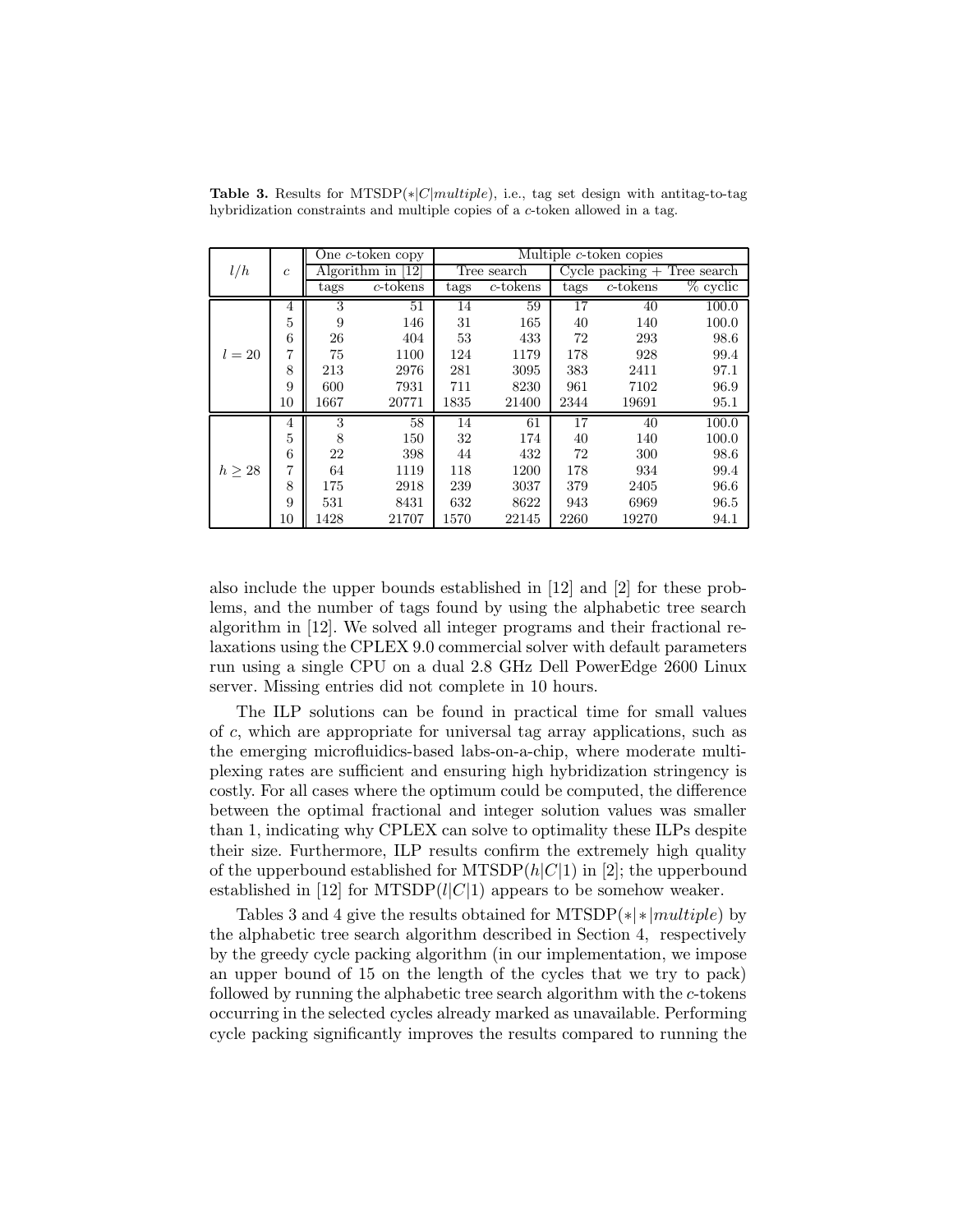|             |                |                   | One c-token copy | Multiple c-token copies |             |                                 |             |             |  |
|-------------|----------------|-------------------|------------------|-------------------------|-------------|---------------------------------|-------------|-------------|--|
| l/h         | $\mathfrak{c}$ | Algorithm in [12] |                  | Tree search             |             | $Cycle$ packing $+$ Tree search |             |             |  |
|             |                | tags              | c-tokens         | tags                    | $c$ -tokens | tags                            | $c$ -tokens | $\%$ cyclic |  |
|             | 4              |                   | 17               | 10                      | 35          | 10                              | 25          | 100.0       |  |
|             | 5              | 4                 | 65               | 17                      | 83          | 23                              | 85          | 100.0       |  |
|             | 6              | 13                | 200              | 30                      | 241         | 41                              | 171         | 97.6        |  |
| $l = 20$    | 7              | 37                | 537              | 68                      | 585         | 97                              | 512         | 99.0        |  |
|             | 8              | 107               | 1480             | 147                     | 1619        | 202                             | 1268        | 98.0        |  |
|             | 9              | 300               | 3939             | 362                     | 4124        | 512                             | 3799        | 96.3        |  |
|             | 10             | 844               | 10411            | 934                     | 10869       | 1204                            | 10089       | 95.8        |  |
|             | 4              |                   | 22               | 10                      | 36          | 10                              | 25          | 100.0       |  |
|             | 5              | 4                 | 74               | 17                      | 84          | 23                              | 85          | 100.0       |  |
|             | 6              | 12                | 213              | 29                      | 238         | 41                              | 178         | 97.6        |  |
| $h \geq 28$ | 7              | 32                | 559              | 64                      | 586         | 97                              | 518         | 99.0        |  |
|             | 8              | 90                | 1489             | 135                     | 1632        | 199                             | 1238        | 98.0        |  |
|             | 9              | 263               | 4158             | 329                     | 4314        | 504                             | 3760        | 95.8        |  |
|             | 10             | 714               | 10837            | 809                     | 11250       | 1163                            | 9937        | 93.6        |  |

Table 4. Results for MTSDP( $*|\bar{C}|$ multiple), i.e., tag set design with both antitag-totag and antitag-to-antitag hybridization constraints and multiple copies of a c-token allowed in a tag.

alphabetic tree search algorithm alone; as shown in the tables, most of the resulting tags are found in the cycle packing phase of the combined algorithm.

Across all instances, the combined algorithm increases the number of tags by at least  $40\%$  compared to the MTSDP( $\ast$ | $\ast$ |1) algorithm in [12]; the improvement is much higher for smaller values of c. Quite notably, although the number of tags is increased, the tag sets found by the combined algorithm use a smaller total number of c-tokens. Thus, these tag sets are less likely to cross-hybridize to the primers used in the reporter probes, enabling higher tag utilization rates during tag assignment [3, 12].

#### 6 Conclusions

In this paper we proposed new solution methods for designing tag sets for universal DNA arrays. We have shown that optimal solutions can be found in practical time for moderate problem sizes by using integer linear programming, and that the use of periodic tags leads to increases of over 40% in the number of tags, with simultaneous increases in effective tag utilization rates during tag assignment. Our algorithms use simple greedy strategies, and can be easily modified to incorporate additional practical design constraints, such as preventing the formation of hairpin secondary structures, or disallowing specific nucleotide sequences such as runs of 4 identical nucleotides [11].